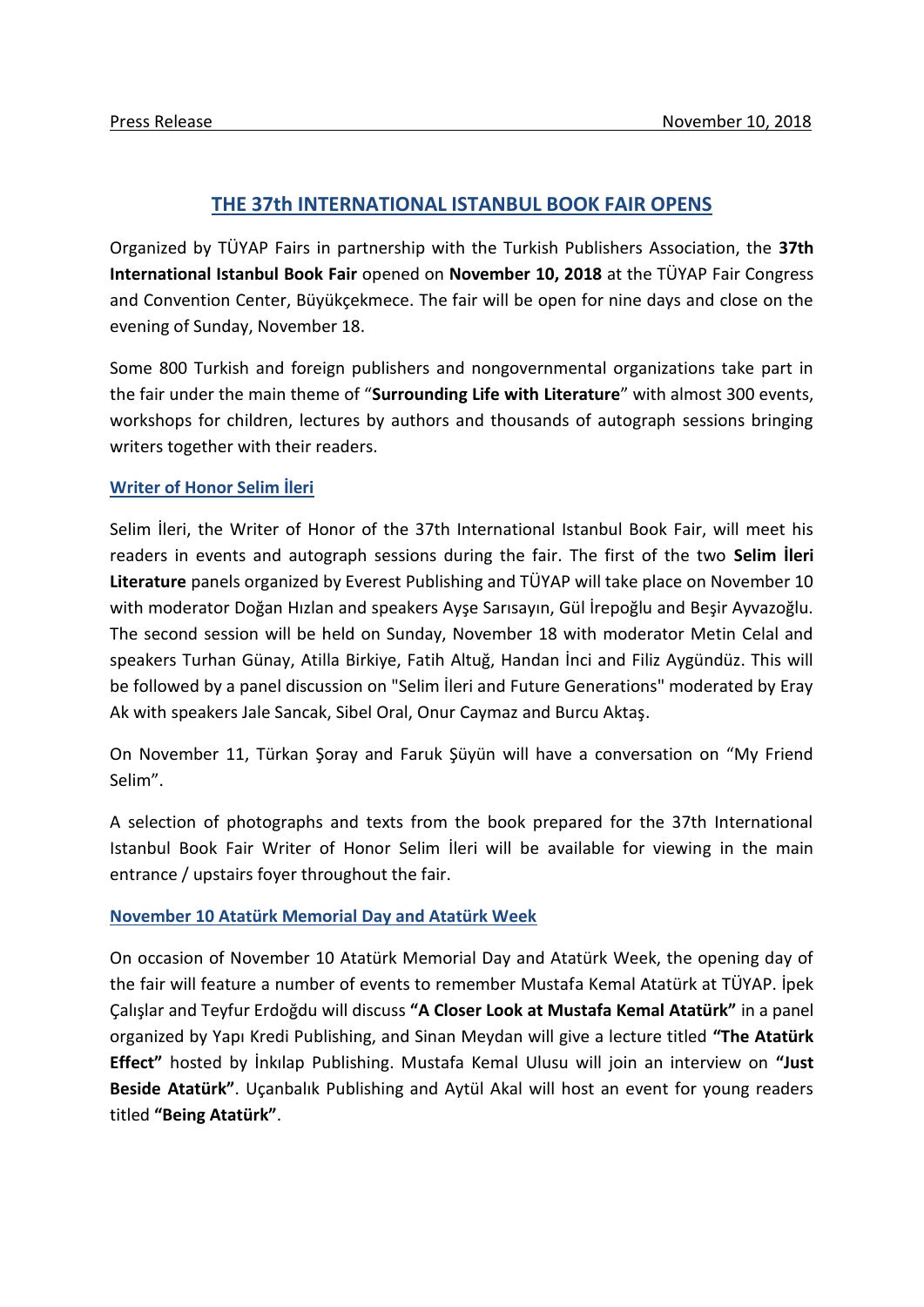## **A First at TÜYAP: Meeting of Illustrators and Publishers**

Delivering on its mission to be a platform for all stakeholders of the publishing industry, TÜYAP organizes the first meeting of illustrators and publishers. In partnership with the Turkish Publishers Association, a call was sent out to all illustrators, and 35 publishers and 64 illustrators have responded to the first direct meeting between illustrators and publishers. A selection of the attending illustrators' works will be on display in the exhibition **"Magical Images"** Exhibition by Illustration and Animation Artists in Hall 12 throughouot the fair.

## **New in the Fair: "Event Area"**

A special event area has been designed with the younger readership in mind. The open event area in Hall 12 will host author Sevim Korkmaz Dinç and "Cuba Travel Notes" on Wednesday, November 14; illustrator Rewhat in association with OT magazine on "Drawing" on Thursday, November 15; and Uykusuz artist Uğur Gürsoy will discuss "The Creative Processes of Fırat and Baattin" with his readers. On Friday, November 16, social media book writers Asena Özoral, Kübra Yanıktepe, Sena Nur Işık, Eren Nadir Akşamoğlu and Gizem Olcay will discuss "The Impact of Social Media on Reading Culture". Also on Friday, cartoonist Selçuk Erdem will have a drawing workshop, and "Çukur" TV series cast members Yamaç Okur, Sıddık Akbayır and Gökhan Horzum will have a talk session with viewers. The last event in the area will be a session by cartoonist Cem Güventürk titled "Almost You, Just Like Me".

### **The Whistler/Ara Güler Exhibition**

We remember the recent passing of photo journalist Ara Güler with an exhibition at TÜYAP. The first publication of the Ara Güler Museum, **Man Whistling**, beckons viewers to reinterpret the visual storytelling of Ara Güler through his work in different disciplines. The compilation of biographical elements in the collection of the Ara Güler Archive and Research Center focuses on the urban history of Istanbul and the meaning given to records which illustrate periods that have shaped individual and collective memory, exposing the world of Ara Güler, who rose to international prominence in the second half of the 20th century with photos of Istanbul and Turkey in general, as a storyteller who makes, writes, records and conveys. The exhibition will be open in Hall 12 throughout the fair.

### **Other Exhibitions in the Fair**

TÜYAP organized an exhibition titled "A Master An Archive / Tekin Sönmez And Literature Magazine Yansıma" to commemorate the 40th year of the long-lived Yansıma literature journal led by author Tekin Sönmez. Located in Hall 12, the exhibition will appeal to readers of all generations.

Demkar Publications will hold an exhibition titled "Exhibition: İstanbul 100<sup>th</sup> Anniversary of Liberation" with a selection of researcher Atilla Oral's personal archive in Hall 12.